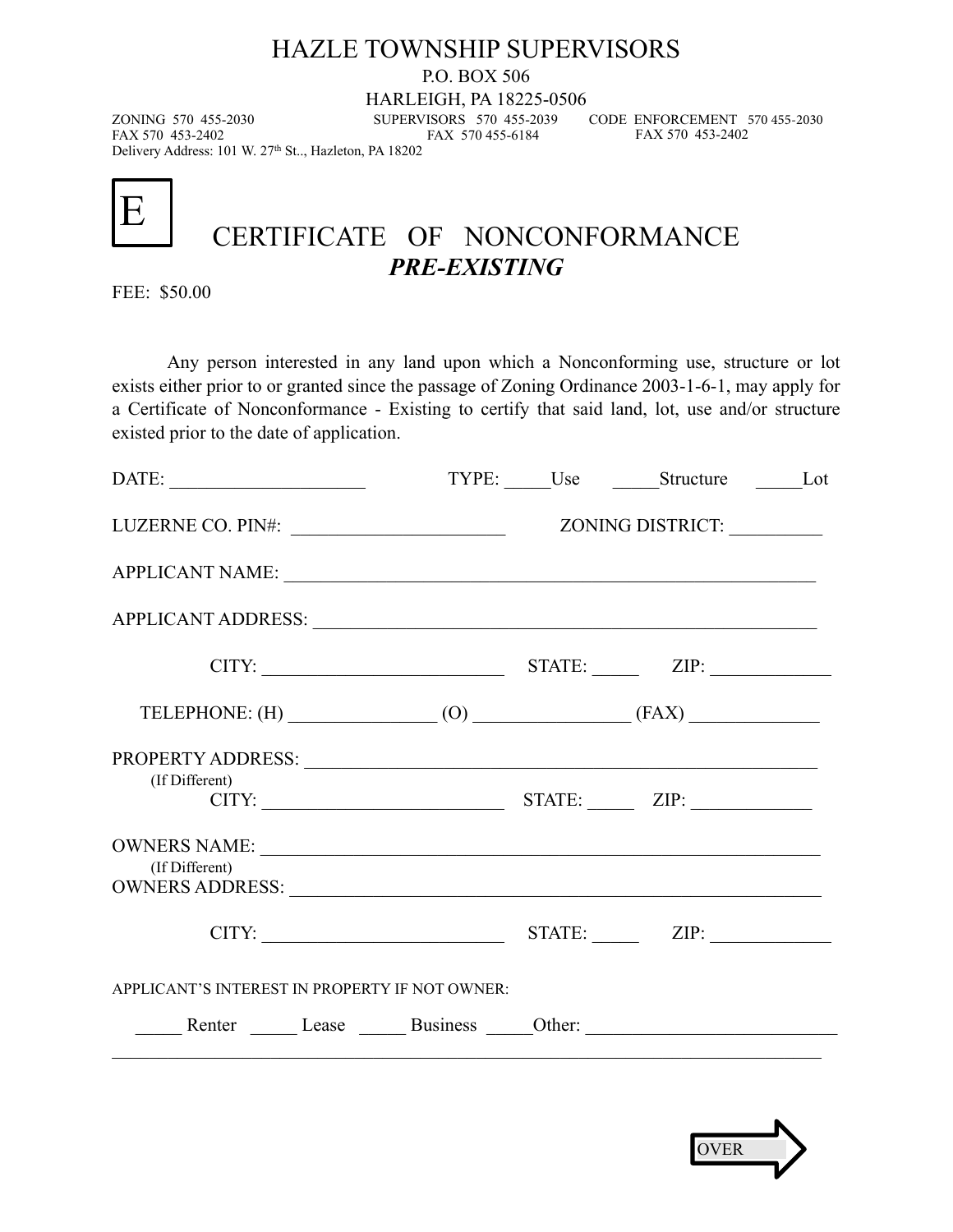Provide a responsible reason for the request for the certification of the nonconforming use, structure or lot including the nature and intensity of the nonconformance. Use additional sheet if necessary.

| <u> 1989 - Johann John Stein, market fan it ferskearre fan it ferskearre fan it ferskearre fan it ferskearre fan i</u> |                     |  |
|------------------------------------------------------------------------------------------------------------------------|---------------------|--|
|                                                                                                                        |                     |  |
| <b>SIGNATURE:</b>                                                                                                      |                     |  |
|                                                                                                                        | (OFFICIAL USE ONLY) |  |
| $\text{DATE:}\underline{\hspace{1.5cm}}$                                                                               |                     |  |
| FEE PAID: Check# Cash                                                                                                  |                     |  |
| Nonconformance per:                                                                                                    | Section(s):         |  |
|                                                                                                                        |                     |  |
|                                                                                                                        |                     |  |
| <b>REASON FOR DISAPPROVAL:</b>                                                                                         |                     |  |
|                                                                                                                        |                     |  |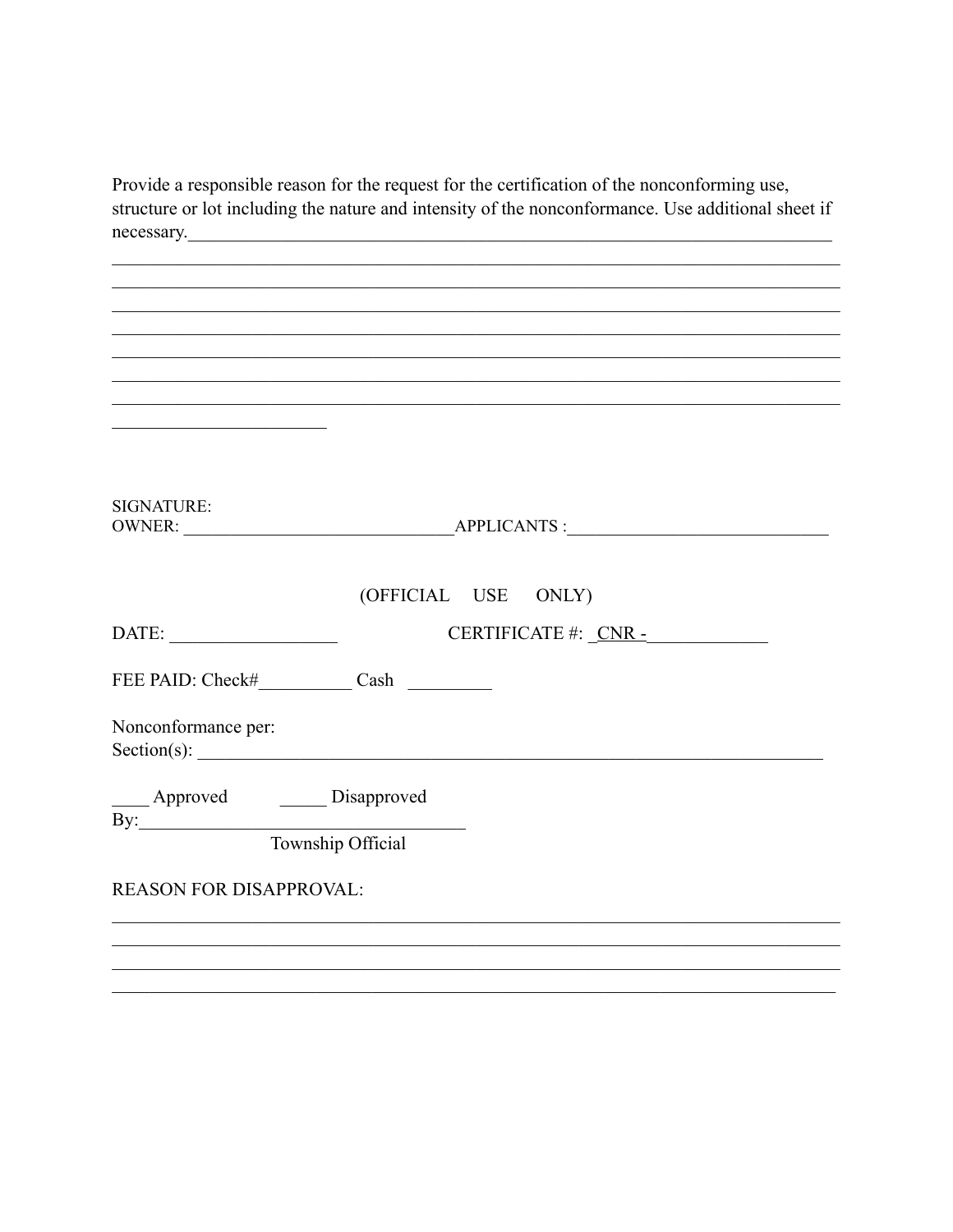#### HAZLE TOWNSHIP SUPERVISORS

P.O. BOX 506

HARLEIGH, PA 18225-0506

FAX 570 455-6184

ZONING 570 455-2030 SUPERVISORS 570 455-2039 Delivery Address: 101 W. 27th St.., Hazleton, PA 18202

 CODE ENFORCEMENT 570 455-2030 FAX 570 453-2402

I

# CERTIFICATE OF NONCONFORMANCE *INTENTION*

FEE: \$50.00

Any land, use or structure, which is Nonconforming and said Nonconformance is to be discontinued for a period of two (2) or more years and which the owner or operator of the said nonconformance wishes to maintain a legal Nonconforming status must register and obtain a Certificate of Nonconformance (INTENTION) per Section 909 of Zoning Ordinance 2003-1-6-1.

|                                                                                                                                                                                                                                                  |                       | TYPE: Use Structure Lot |  |
|--------------------------------------------------------------------------------------------------------------------------------------------------------------------------------------------------------------------------------------------------|-----------------------|-------------------------|--|
| LUZERNE CO. PIN#:                                                                                                                                                                                                                                |                       | ZONING DISTRICT:        |  |
|                                                                                                                                                                                                                                                  |                       |                         |  |
| APPLICANT ADDRESS:                                                                                                                                                                                                                               |                       |                         |  |
|                                                                                                                                                                                                                                                  | $CITY:$ $ZIP:$ $ZIP:$ |                         |  |
| TELEPHONE: $(H)$ (0) (8) (FAX)                                                                                                                                                                                                                   |                       |                         |  |
| PROPERTY ADDRESS: NAME OF STRAIN CONTROL CONTROL CONTROL CONTROL CONTROL CONTROL CONTROL CONTROL CONTROL CONTROL CONTROL CONTROL CONTROL CONTROL CONTROL CONTROL CONTROL CONTROL CONTROL CONTROL CONTROL CONTROL CONTROL CONTR<br>(If Different) | $CITY:$ $ZIP:$        |                         |  |
| (If Different)                                                                                                                                                                                                                                   |                       |                         |  |
|                                                                                                                                                                                                                                                  | $CITY:$ $ZIP:$ $ZIP:$ |                         |  |
| APPLICANT'S INTEREST IN PROPERTY IF NOT OWNER:                                                                                                                                                                                                   |                       |                         |  |
| Renter Lease Business Other:                                                                                                                                                                                                                     |                       |                         |  |
|                                                                                                                                                                                                                                                  |                       |                         |  |

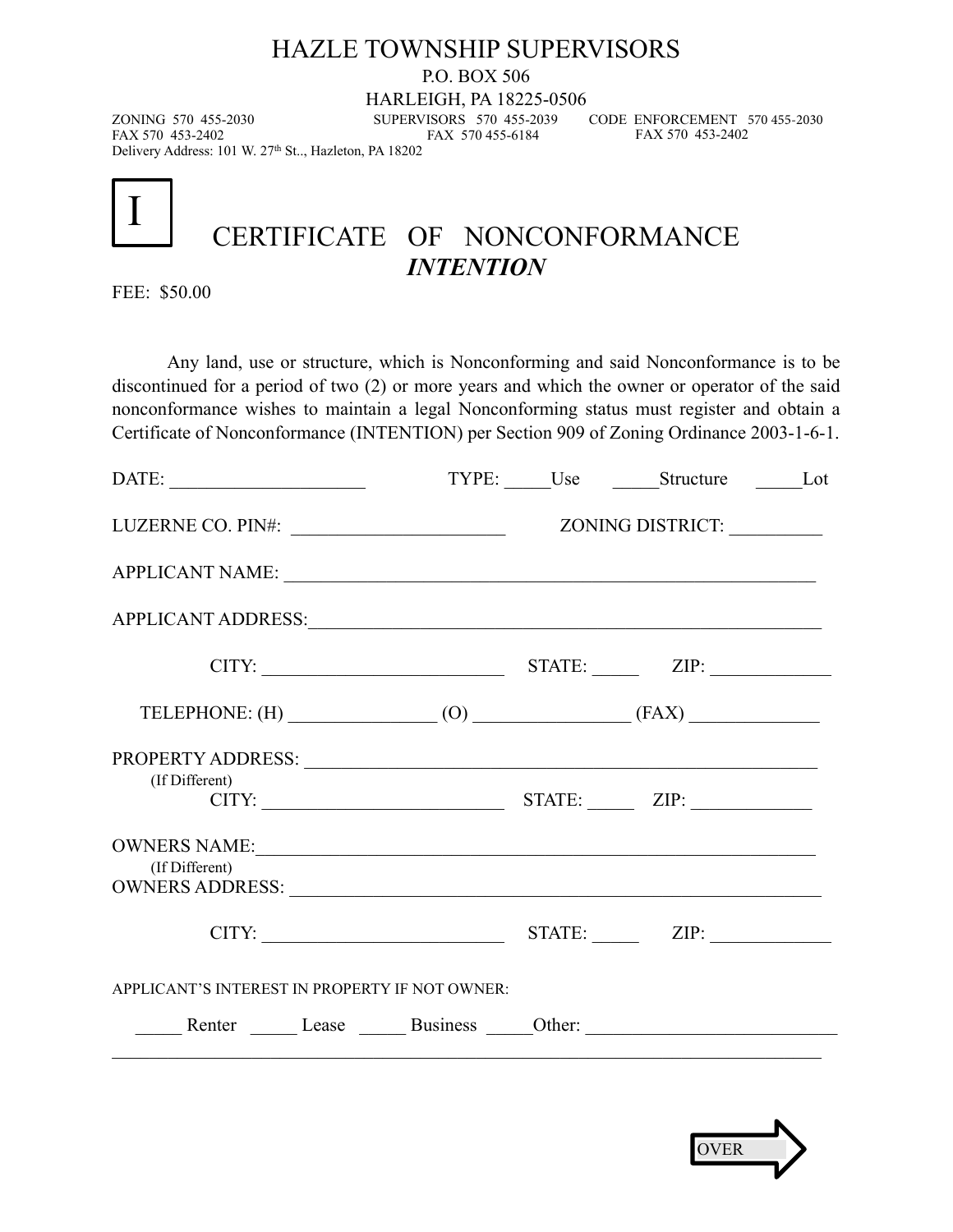Provide a detailed description of the nonconforming use, structure or lot including the nature and intensity of the nonconformance. Use additional sheet if necessary.

Statement as to why the continuation is requested: \_\_\_\_\_\_\_\_\_\_\_\_\_\_\_\_\_\_\_\_\_\_\_\_\_\_\_\_\_\_ **SIGNATURE:** (OFFICIAL USE ONLY) DATE: FEE PAID: Check# Cash Nonconformance per:  $Section(s):$ \_\_\_\_ Approved \_\_\_\_\_\_ Disapproved  $\mathbf{By:}$ Township Official **REASON FOR DISAPPROVAL:**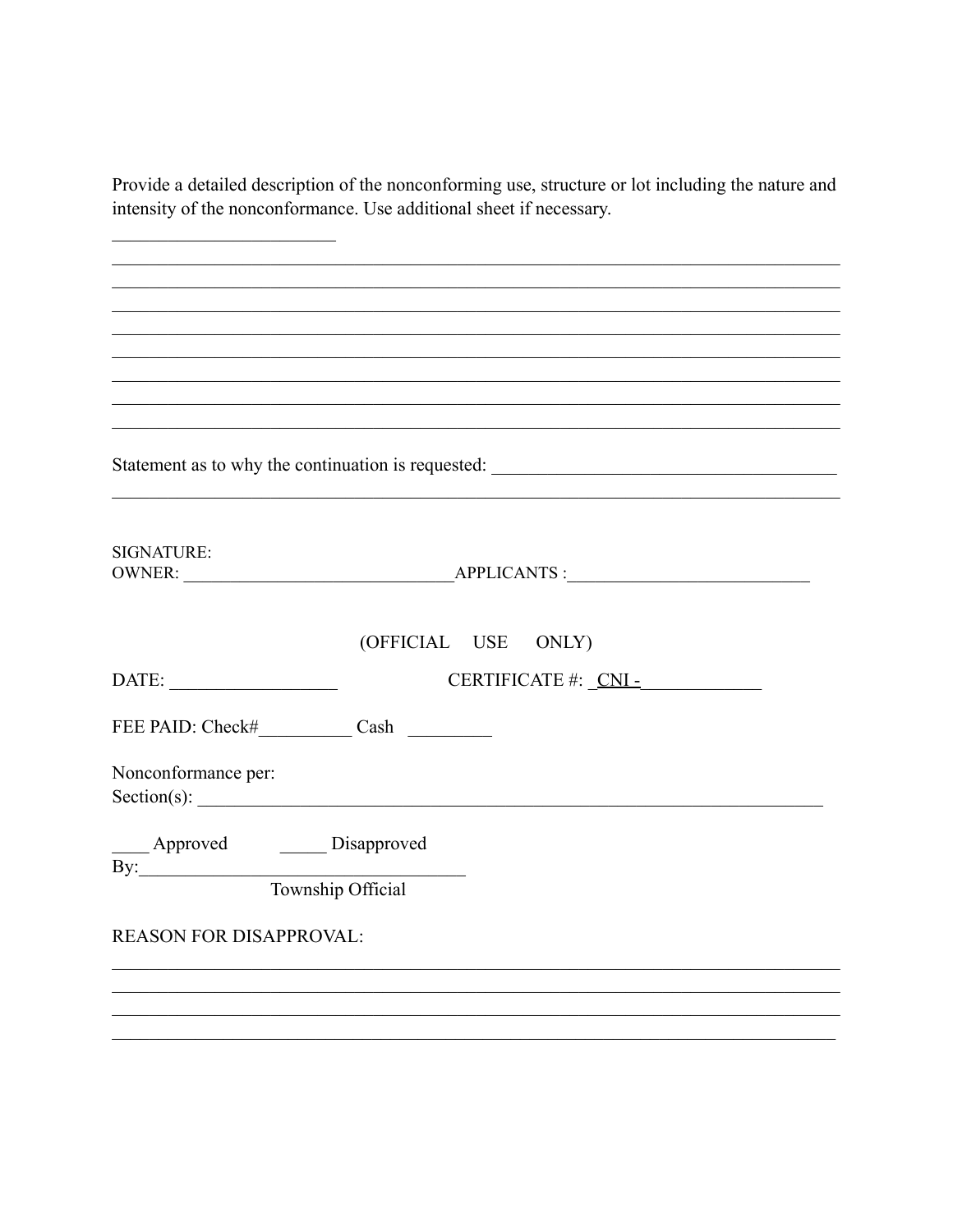#### HAZLE TOWNSHIP SUPERVISORS

P.O. BOX 506

HARLEIGH, PA 18225-0506

FAX 570 455-6184

 CODE ENFORCEMENT 570 455-2030 FAX 570 453-2402

ZONING 570 455-2030 SUPERVISORS 570 455-2039 Delivery Address: 101 W. 27th St.., Hazleton, PA 18202



# CERTIFICATE OF NONCONFORMANCE *REGISTRATION*

FEE: \$50.00

Any land, use or structure, which by decision of the Zoning Board becomes Nonconforming or increases the present Nonconformance by decision of the Zoning Board or Order of the Courts must register and obtain a Certificate of Nonconformance per Section 904 of Zoning Ordinance 2003-1-6-1.

|                                                                                                                                                                                                                               |  | TYPE: Use Structure Lot |  |
|-------------------------------------------------------------------------------------------------------------------------------------------------------------------------------------------------------------------------------|--|-------------------------|--|
|                                                                                                                                                                                                                               |  | ZONING DISTRICT:        |  |
|                                                                                                                                                                                                                               |  |                         |  |
| APPLICANT ADDRESS: University of the contract of the contract of the contract of the contract of the contract of the contract of the contract of the contract of the contract of the contract of the contract of the contract |  |                         |  |
| $CITY:$ $ZIP:$ $ZIP:$                                                                                                                                                                                                         |  |                         |  |
| TELEPHONE: $(H)$ (0) (FAX)                                                                                                                                                                                                    |  |                         |  |
| (If Different)<br>$CITY:$ $ZIP:$ $ZIP:$                                                                                                                                                                                       |  |                         |  |
| (If Different)<br>OWNERS ADDRESS: New York CONNE                                                                                                                                                                              |  |                         |  |
| $CITY:$ $ZIP:$ $ZIP:$                                                                                                                                                                                                         |  |                         |  |
| APPLICANT'S INTEREST IN PROPERTY IF NOT OWNER:                                                                                                                                                                                |  |                         |  |
| Renter Lease Business Other:                                                                                                                                                                                                  |  |                         |  |
|                                                                                                                                                                                                                               |  |                         |  |